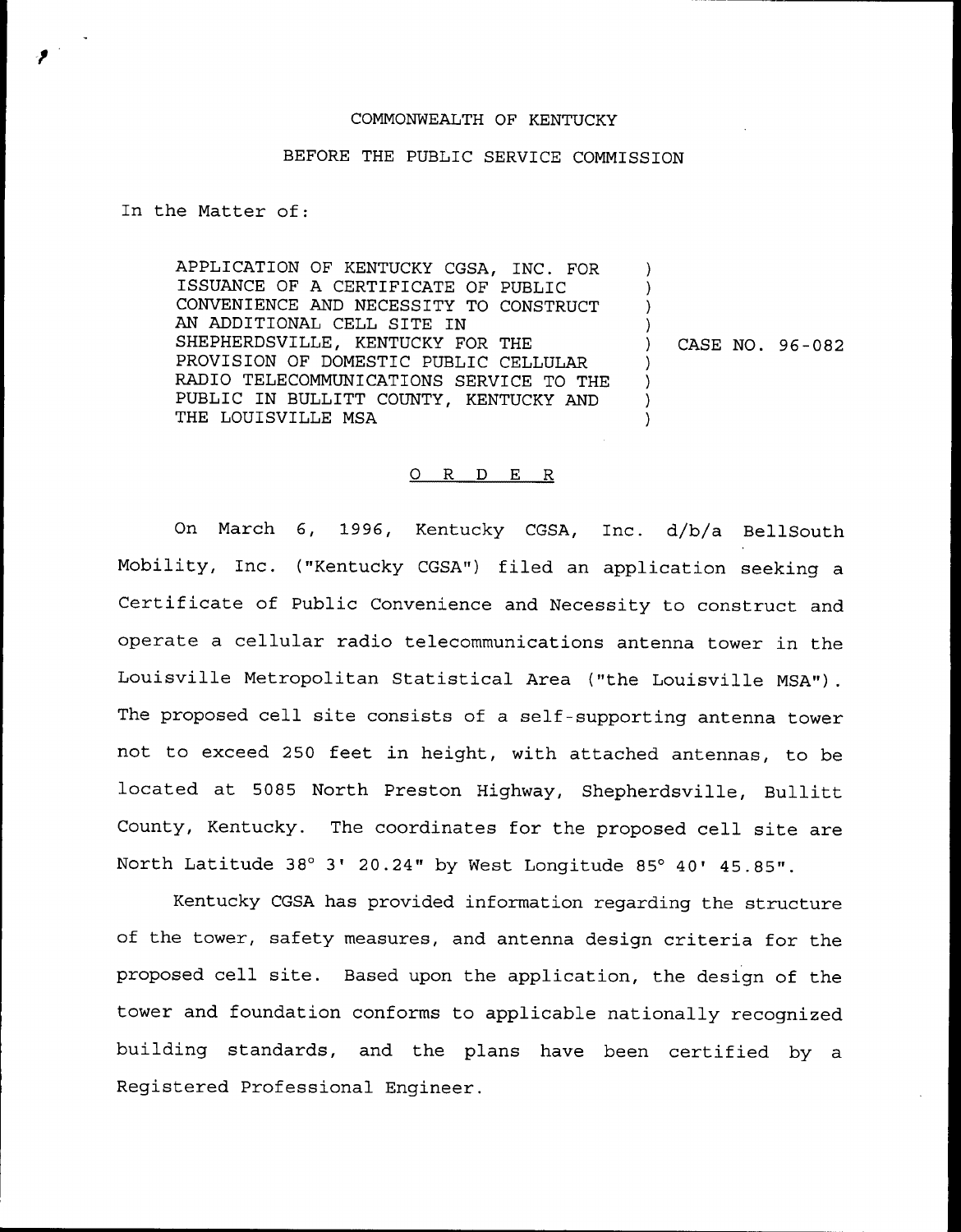Pursuant to KRS 100.324(1), the proposed cell site's construction is exempt from local zoning ordinances. However, Kentucky CGSA has notified the Bullitt County Planning Commission of the proposed construction. Kentucky CGSA has filed applications with the Federal Aviation Administration ("FAA") and the Kentucky Airport Zoning Commission {"KAZC") seeking approval for the construction and operation of the proposed cell site. The FAA application has been approved and the KAZC decision is pending.

Kentucky CGSA has filed notices verifying that each person who owns property or resides within <sup>500</sup> feet of the proposed cell site has been notified of the pending construction. The notice solicited any comments and informed the property owners and residents of their right to intervene. In addition, Kentucky CGSA has posted notice of the proposed construction in a visible location for at least two weeks after filing its application. The Commission received one letter from an adjacent property owner opposing the proposed construction. Kentucky CGSA was ordered to respond to the concerns expressed in the letter and the Commission again notified the property owner of his right to intervene if he was not satisfied with Kentucky CGSA's response. To date, no request to intervene has been filed with the Commission.

Pursuant to KRS 278.280, the Commission is required to determine proper practices to be observed when it finds, upon complaint or on its own motion, that the facilities of any utility subject to its jurisdiction are unreasonable, unsafe, improper, or insufficient. To assist the Commission in its efforts to comply

 $-2-$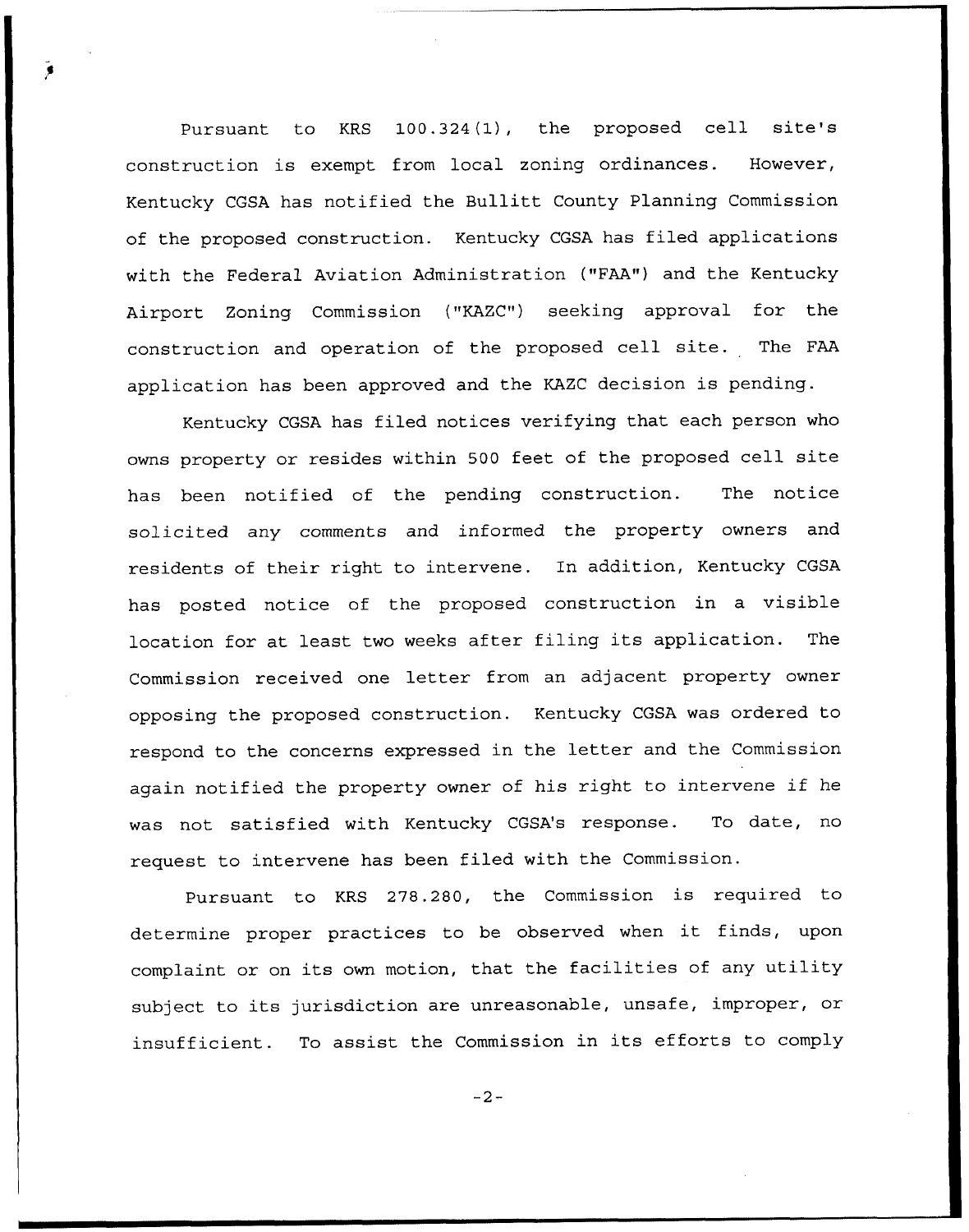with this mandate, Kentucky CGSA should notify the Commission if it does not use this antenna tower to provide cellular radio telecommunications services in the manner set out in its application and this Order. Upon receipt of such notice, the Commission may, on its own motion, institute proceedings to consider the proper practices, including removal of the unused antenna tower, which should be observed by Kentucky CGSA.

The Commission, having considered the evidence of record and being otherwise sufficiently advised, finds that Kentucky CGSA should be granted a Certificate of Public Convenience and Necessity to construct and operate the proposed cell site in the Louisville MSA under its currently approved tariff.

IT IS THEREFORE ORDERED that:

1. Kentucky CGSA be and it hereby is granted <sup>a</sup> Certificate of Public Convenience and Necessity to construct and operate a self-supporting antenna tower not to exceed 250 feet in height, with attached antennas, to be located at 5085 North Preston Highway, Shepherdsville, Bullitt County, Kentucky. The coordinates for the proposed cell site are North Latitude 38° 3' 20.24" by West Longitude 85° 40' 45.85".

2. Kentucky CGSA shall file <sup>a</sup> copy of the final decision regarding its pending KAZC application for the proposed construction within 10 days of receiving this decision.

3. Kentucky CGSA shall immediately notify the Commission in writing, if, after the antenna tower is built and utility service

 $-3-$